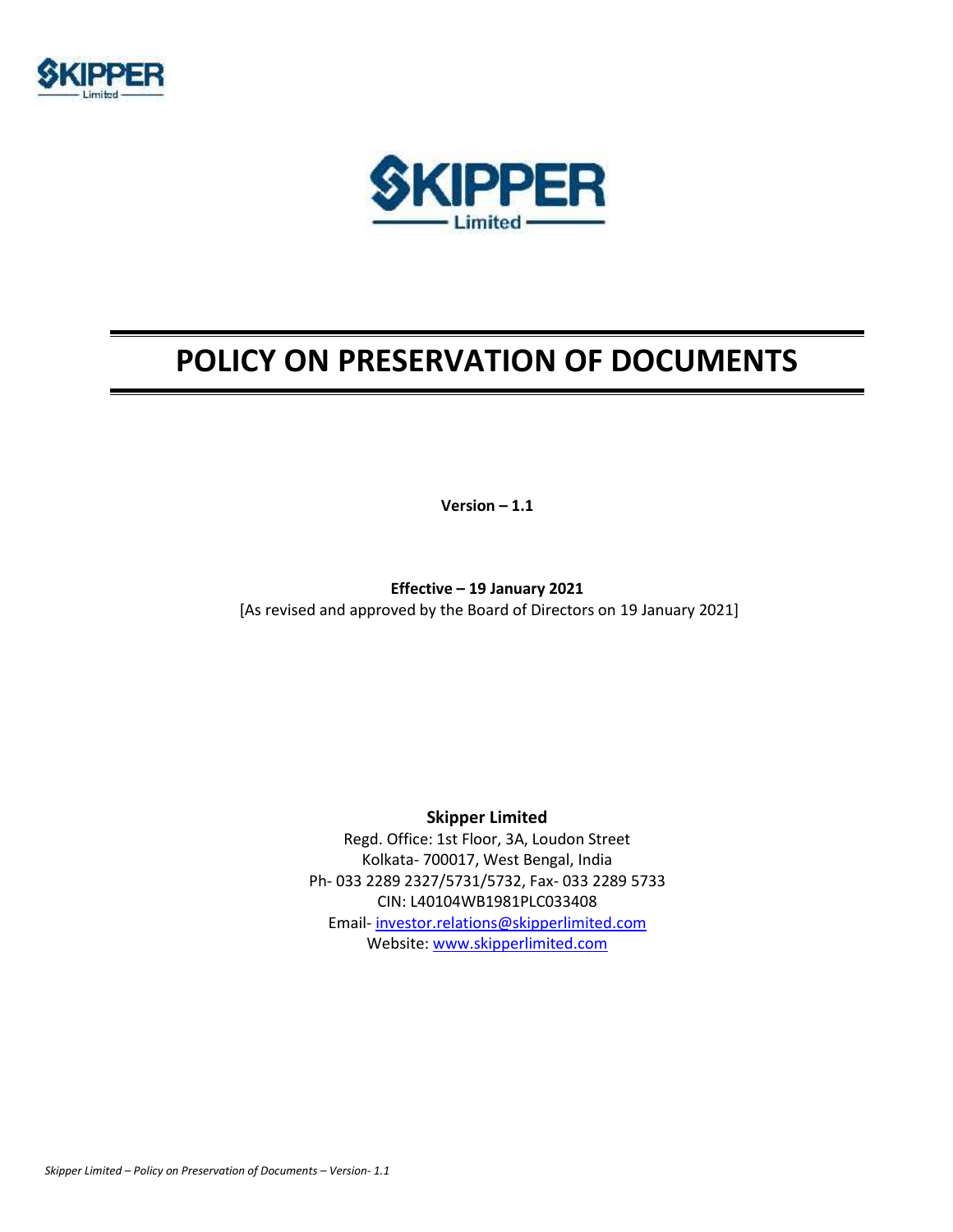

# **POLICY ON PRESERVATION OF DOCUMENTS**

# **1. SCOPE**

This policy for preservation of Documents (hereinafter referred to as 'the policy') is framed in terms of the Securities and Exchange Board of India (Listing Obligation and Disclosure Requirement) Regulations, 2015 (hereinafter referred to as 'Regulations')

The policy sets the standards for systematic identification, categorization, maintenance, review, retention and destruction of documents received or created in the course of business.

# **2. CLASSIFICATION OF DOCUMENTS TO BE PRESERVED/ RETAINED**

The Company's physical and electronic documents shall be classified for the purpose of preservation as follows:

- a. Documents whose preservation shall be permanent in nature.
- b. Other documents whose preservation period shall not be less than eight years after completion of the relevant financial year of transactions.

An indicative list of documents for the above categories are given in the annexure-I

#### **3. PRINCIPLE RESPONSIBILITY**

The employees of the Company are responsible for taking into account the potential impacts on preservation of the documents in their work area and the decision to retain/preserve or destroy documents pertaining to their area shall be taken by the respective department head in co-ordination with the Authorized Person.

The preservation of documents should be such as to ensure that there is no tampering, alteration, destruction or anything which endangers the content, authenticity, utility or accessibility of the documents.

In case of preservation of electronic records, an important factor to be considered is the inevitability of hardware, software and media obsolescence. These records must either be migrated to new versions or the old hardware and software must be retained in order to read the records. Good quality control measures must be in place when migrating to ensure all information retains its original content, context and structure.

#### **4. DESTRUCTION OF DOCUMENTS**

The destruction of any documents shall be reviewed by the respective department and prior approval from the Board of Directors/any Committee delegated by the Board shall be obtained for this purpose. Details of all documents destroyed shall be entered in the register maintained for this purpose with the Authorized Person. The format of the register has to be in accordance with Annexure-II.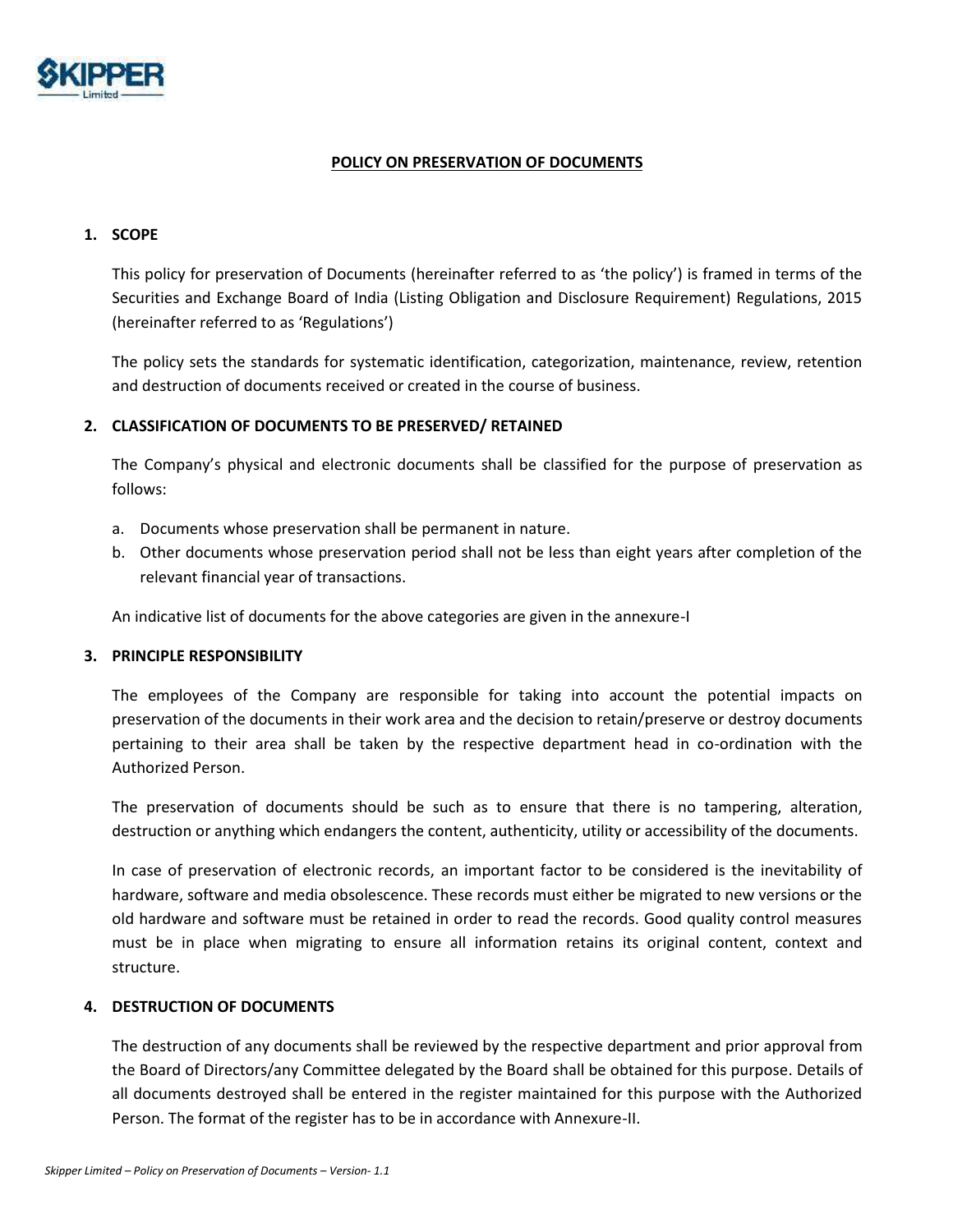

Premature destruction of records is expressly prohibited, and if intentional, may result in disciplinary action, up to and including termination of employment and possible civil or criminal liability.

## **5. AMENDMENTS**

The Board of Directors is authorized to make alterations to this policy as considered appropriate from time to time, however such alterations shall not be inconsistent with the provisions of Companies Act, 2013 and Securities and Exchange Board of India (Listing Obligation and Disclosure Requirement) Regulations, 2015.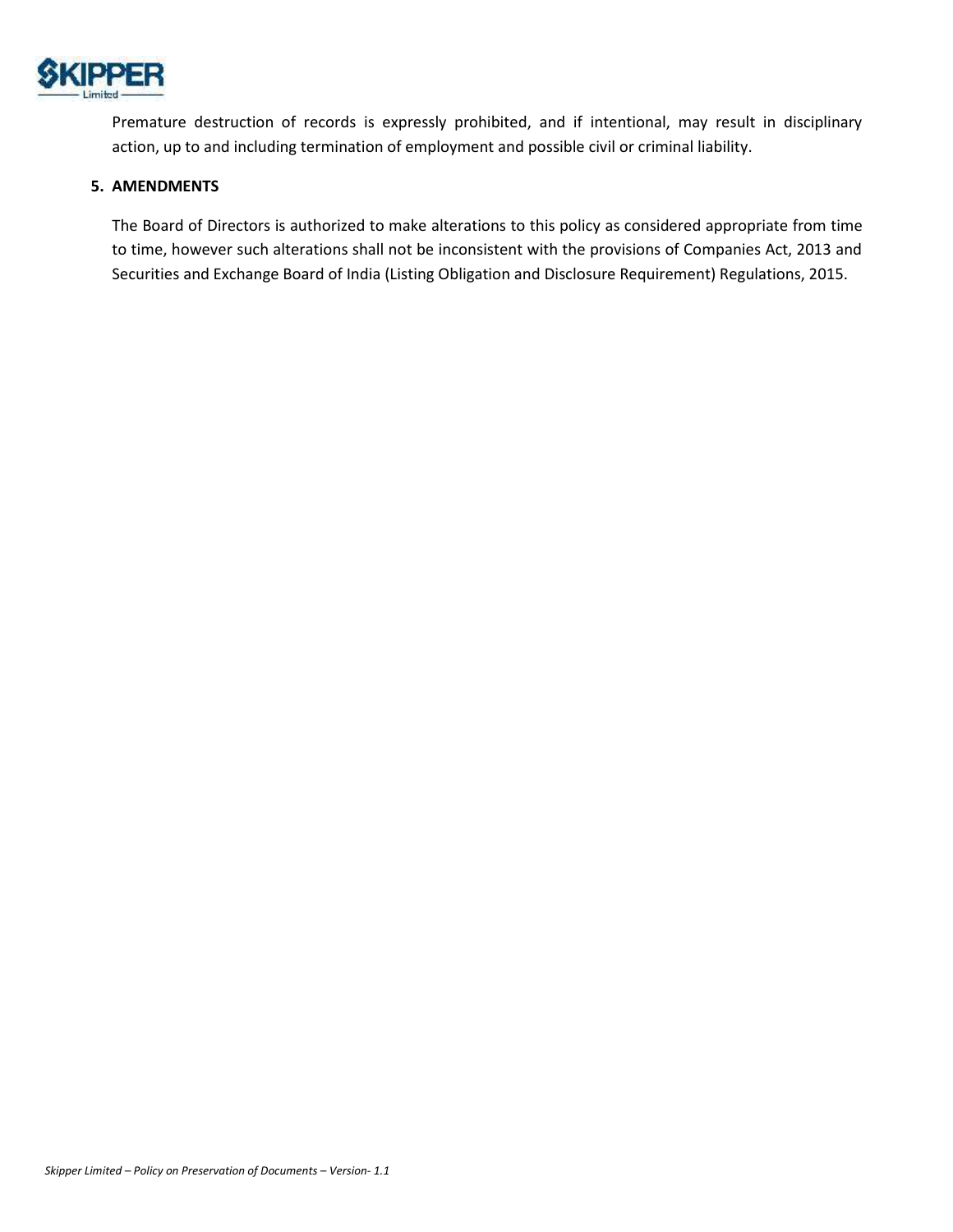

**Annexure –I**

## **Permanent Preservation**

| 1              | <b>Registration Certificates</b>                                                               |  |  |  |
|----------------|------------------------------------------------------------------------------------------------|--|--|--|
| $\overline{2}$ | Licenses & Statutory Approvals                                                                 |  |  |  |
| 3              | Statutory Registers required under applicable laws                                             |  |  |  |
| 4              | <b>Audited Financial Statements</b>                                                            |  |  |  |
| 5              | <b>Audit Reports</b>                                                                           |  |  |  |
| 6              | Investment records                                                                             |  |  |  |
| 7              | Tax records                                                                                    |  |  |  |
| 8              | Property records including purchase and sale deeds, licenses, copyrights, patents & trademarks |  |  |  |
| 9              | Minutes Book of Board and all committees                                                       |  |  |  |
| 10             | Minutes Book of General Meeting                                                                |  |  |  |
| 11             | <b>Annual Return</b>                                                                           |  |  |  |
| 12             | <b>Material Agreements/Contracts</b>                                                           |  |  |  |
| 13             | Orders Issued by Court / Statutory Bodies                                                      |  |  |  |
| 14             | Personal files of individual employees                                                         |  |  |  |
| 15             | Any other document as may be required to maintain permanently in terms of applicable law(s),   |  |  |  |
|                | maintained and preserved from time to time.                                                    |  |  |  |

# **Documents whose preservation period is atleast eight years after the completion of the relevant transaction/period:**

| $\mathbf{1}$ | Books of accounts together with relevant vouchers                                              |
|--------------|------------------------------------------------------------------------------------------------|
| 2            | Insurance Polices/ Claims                                                                      |
| 3            | Payroll records                                                                                |
| 4            | <b>CSR</b> records                                                                             |
| 5            | Tender documents                                                                               |
| 6            | Correspondence with departments/ shareholders                                                  |
| 7            | Office copies of Notices, Agenda, Notes on Agenda and other related papers of Board and its    |
|              | Committee meetings.                                                                            |
| 8            | Office copies of Notices, Scrutinizers Report and related papers of General Meeting and Postal |
|              | Ballot.                                                                                        |
| 9            | Attendance Registers for meeting of the Board and its committees.                              |
| 10           | Disclosure of interest by Directors                                                            |
| 11           | Instrument creating a charge or modification                                                   |
| 12           | Documents submitted or disclosures made to the stock exchanges.                                |
| 13           | Documents filed with Registrar of Companies (other than the documents which are required to    |
|              | be maintained permanently)                                                                     |